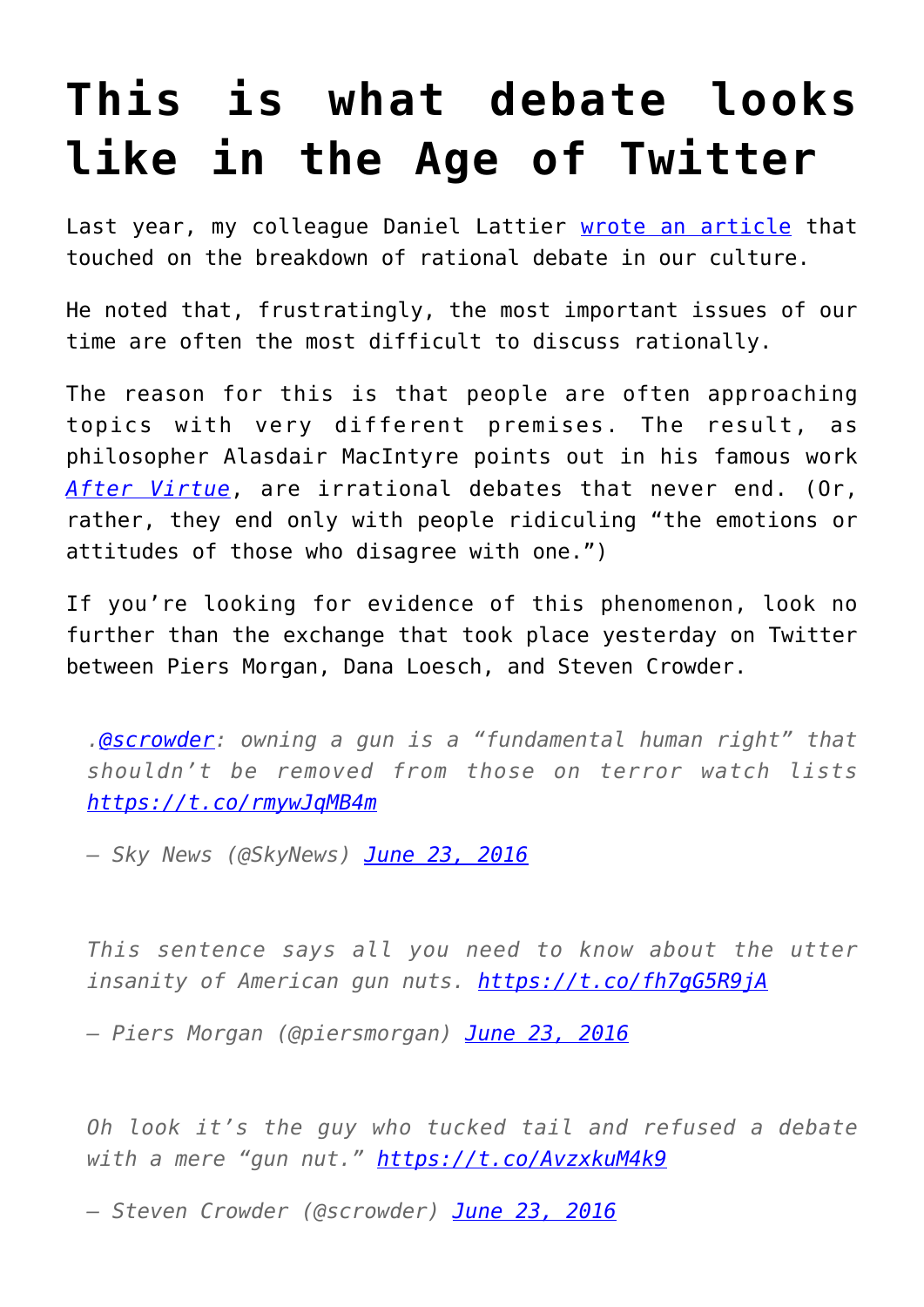*I'll debate guns with you any time you ludicrous twerp. My brain is my assault weapon. <https://t.co/6b5ELjLvDf>*

*— Piers Morgan (@piersmorgan) [June 23, 2016](https://twitter.com/piersmorgan/status/746074674635870208)*

And Loesch moves in for the kill …

*And you're really low on ammo. <https://t.co/93sJ6s6WmC>*

*— Dana Loesch (@DLoesch) [June 23, 2016](https://twitter.com/DLoesch/status/746087853889814528)*

I this share not (only) to make fun of these individuals. Each of them, in my opinion, are probably bright people. But this exchange is a perfect example of why and how rational debate is so impossible today.

Crowder clearly believes people have a fundamental right to own a gun, and that such a right cannot be stripped without due process. This sounds crazy to Piers Morgan. (People are dying!)

Why the disagreement? Because the two men are operating from premises that are entirely different.

Crowder appears to subscribe to a philosophy of natural rights. It's the idea that the Founding Fathers did not bestow to the people a Bill of Rights; rather, these rights belonged to the people as they were ["endowed by their Creator](http://www.ushistory.org/declaration/document/)."

This view is likely to be absurd to a man who views the Bible and the Constitution as [inherently flawed](http://www.mediaite.com/tv/piers-morgan-bible-and-constitution-inherently-flawed-time-for-an-amendment-to-bible/) documents. Taking away a right doesn't seem extraordinary if said rights derive from a bare majority of men and women elected by other men and women.